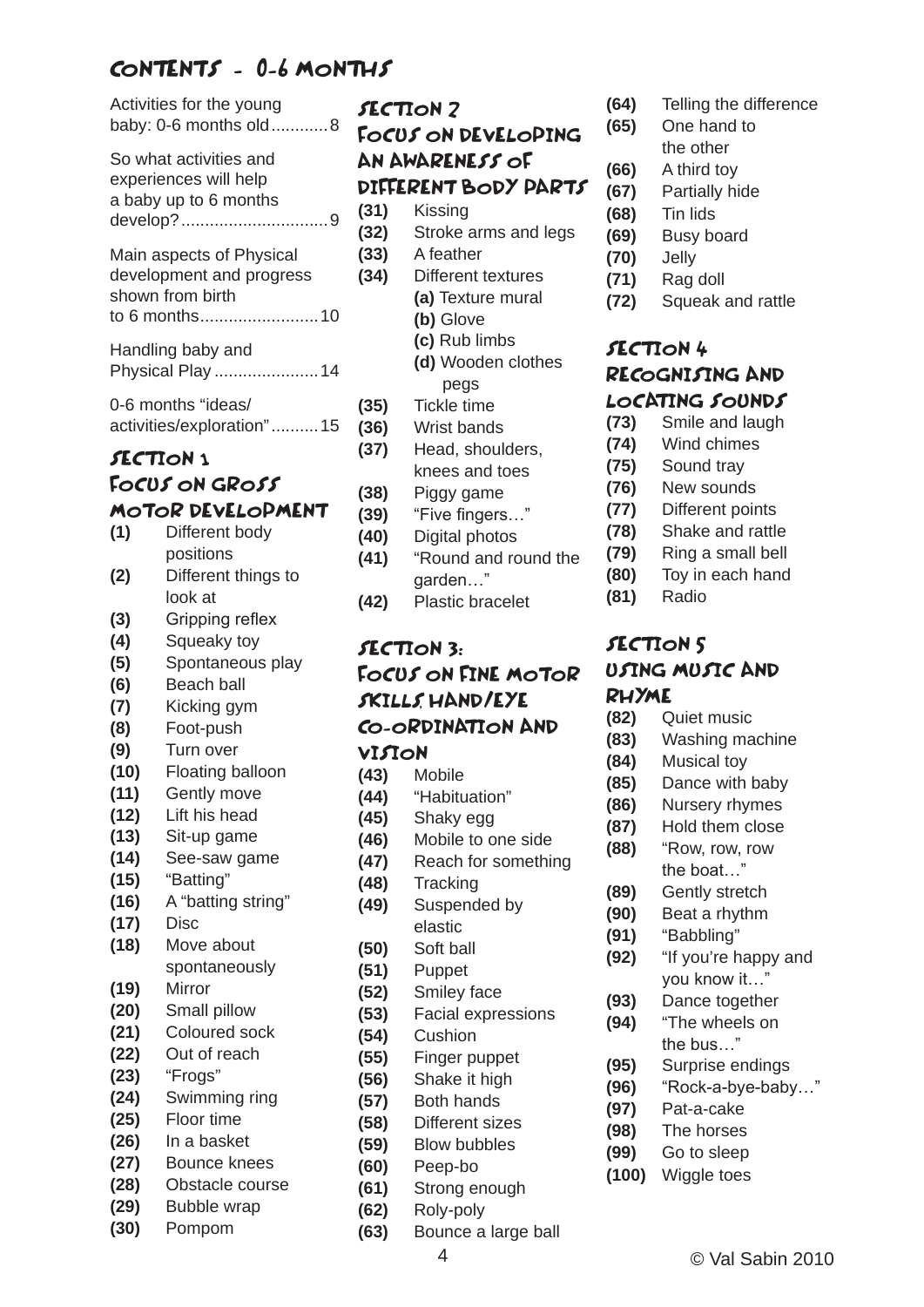### CONTENTS - THE OLDER BABY 6-12 MONTHS

Introduction.........................45

Main aspects of physical development and progress shown in older babies from 6-12 months........................47

| Specific physical        |
|--------------------------|
| development shown        |
| from 6-12 months         |
| reveals how much         |
| stronger, controlled and |
| confident the older      |
| baby has become.  4      |

#### SECTION<sub>1</sub> FOCUS ON GROSS **MOTOR** DEVELOPMENT

- **(1)** Batting
- **(2)** Sitting
- **(3)** Copying
- **(4)** Pots and pans
- **(5)** Hide and seek
- **(6)** Hand clapping
- **(7)** Large light ball **(8)** Curtain pole
- **(9)** Trails
- **(10)** Trays or buckets
- **(11)** Boundaries
- **(12)** Tin lids
- **(13)** Tunnel
- **(14)** Crawl towards
- **(15)** Selection of objects
- **(16)** Push and chase
- **(17)** Truck
- **(18)** Roll and move
- **(19)** Roll a ball
- **(20)** Pull-toy
- **(21)** Plastic bucket
- **(22)** Slight incline
- **(23)** Blocks
- **(24)** Feet wide astride
- **(25)** A walk
- **(26)** Sit-on-toy
- **(27)** Discovery bottles

SECTION 2 FOCUS ON DEVELOPMENT OF FINE MOTOR SKILLS, HAND/ EYE CO-ORDINATION AND VISION

**(28)** Yoghurt **(29)** Flour **(30)** Spaghetti **(31)** A hat **(32)** Mirror **(33)** Bang! **(34)** What's underneath **(35)** Hide a toy **(36)** Drop it **(37)** Puzzle **(38)** Shaky toys **(39)** Textures **(40)** "Feel box" **(41)** Stacking cups **(42)** Posting **(a)** Round hole **(b)** Square hole **(43)** Building bricks **(44)** Baby mirror **(45)** Going away **(46)** Paper bag **(47)** Hair rollers **(48)** Containers **(49)** Clothes pegs **(50)** Digital photos **(51)** Pull the string **(52)** Toy car **(53)** Plastic guttering **(54)** Ribbon **(55)** Zipper **(56)** Oven glove **(57)** Screw lid **(58)** See-through **(59)** Tidy-up **(60)** Spindle toy **(61)** Wooden beads **(62)** Silky scarves **(63)** Bubbles **(64)** Drum **(65)** Toy on wheels **(66)** Garage **(67)** Sieve **(68)** Tearing **(69)** Pouring

- **(70)** Filling
- **(71)** Scoop
- **(72)** Scribbling
- **(73)** Slip-over
- **(74)** Treasure basket

#### SECTION 3 FOCUS ON DISCOVERING BODY **PARTS**

- **(75)** Own face
- **(76)** Smells!
- **(77)** Smelly material
- **(78)** Upside-down
- **(79)** Soles of feet

#### SECTION 4 FOCUS ON RECOGNISING AND LOCATING SOUND

- **(80)** Identify
- **(81)** Sounds
- **(82)** Animals
- **(83)** Hide and call
- **(84)** Ticking clock
- **(85)** Different drums
- **(86)** Different sounds

#### SECTION 5 FOCUS ON USING MUSIC AND RHYME

- **(87)** Variety
- **(88)** Read
- **(89)** Bouncing
- **(90)** Cuddles
- **(91)** Two wooden spoons
- **(92)** Musical toy
- **(93)** Nursery rhymes
- **(94)** Holding hands
- **(95)** Two little dickie birds
- **(96)** Smiley face
- **(97)** Classical music
- **(98)** "Bop"
- **(99)** Marching music
- **(100)** Shake it about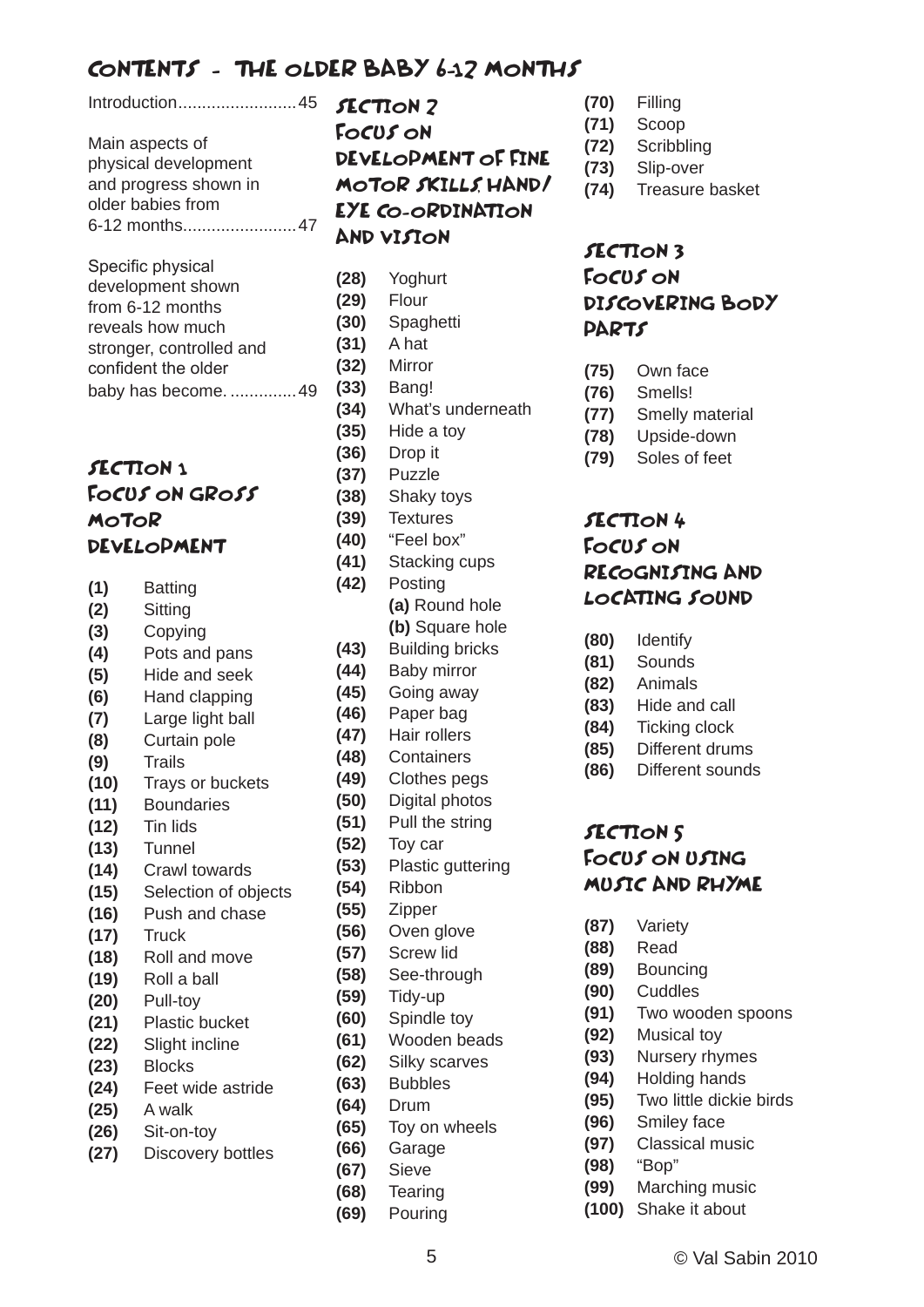**Music** by:- Jacob Grant Edward, John and Richard Smith

#### **Tracks**

- Track 1 Wheels on the bus
- Track 2 The sun has got his hat on
- Track 3 Mullberry bush
- Track 4 Ring around the rosie
- Track 5 Baby grows
- Track 6 Bubbles
- Track 7 Three blind mice
- Track 8 Hickory, dickory dock
- Track 9 Baa, baa, black sheep
- Track 10 Sing a song of six pence
- Track 11 Jack and Jill
- Track 12 Humpty Dumpty
- Track 13 Hot cross buns
- Track 14 The grand old duke of york
- Track 15 Go to sleep
- Track 16 Peaceful
- Track 17 Washing machine
- Track 18 Rocking
- Track 19 Head, shoulders, knees and toes
- Track 20 If you're happy and you know it
- Track 21 Hockey Cokey
- Track 22 Rock-a-bye-baby
- Track 23 Row, row, row the boat
- Track 24 March, march, march

N.B. Some track numbers have been identified beside specific ideas or activities. However, the purpose of the CD is

for you to use the music at any time for singing or dancing with your baby or to accompany any of the other ideas or activities.

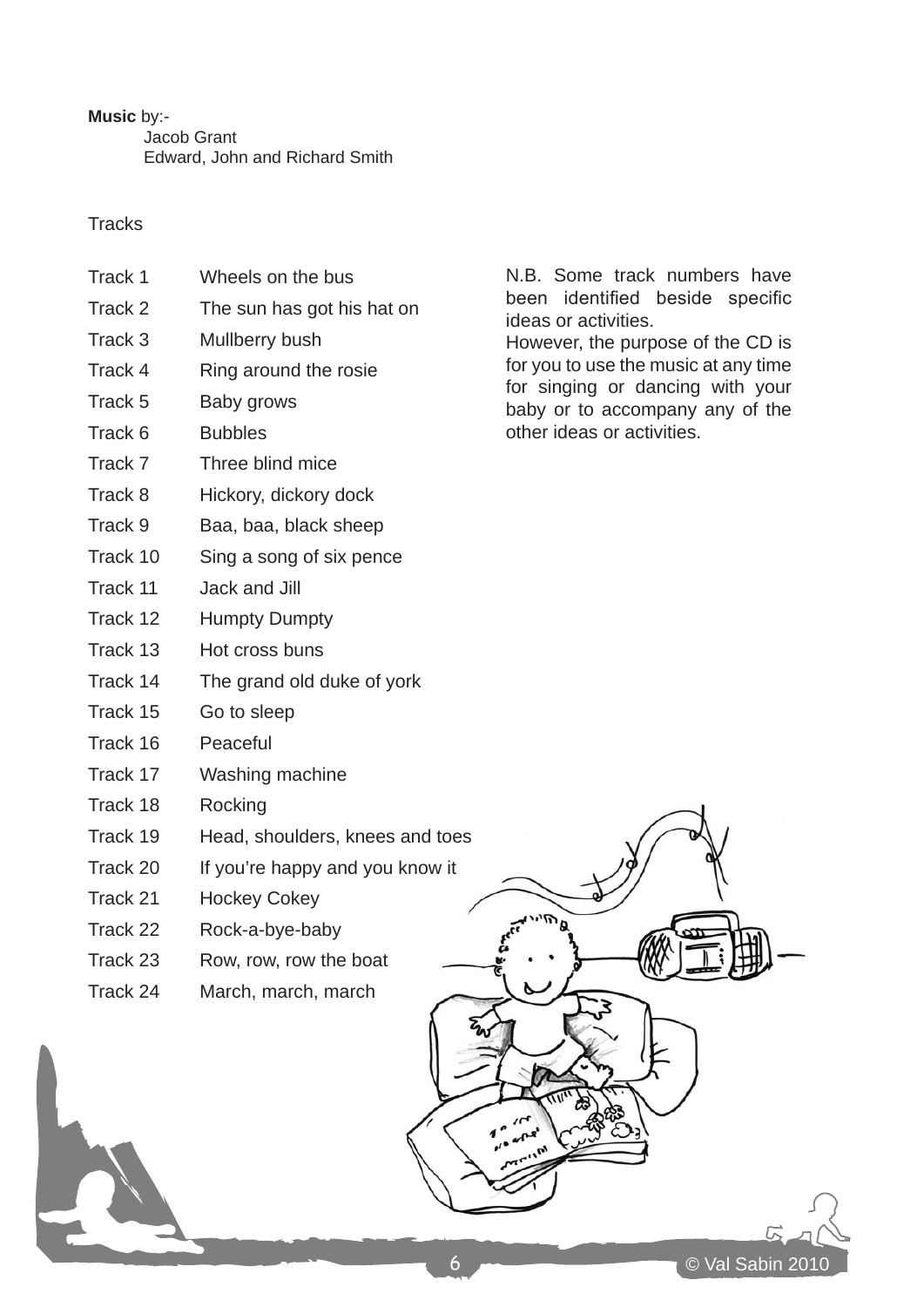**9** When a baby begins to **turn 10 over** by him/herself, you could help by putting hands under the shoulders and gently rocking him onto his side and back again.



Use a wide ribbon to tie an inflated, non-breakable **floating balloon** to something close and within easy reach of your baby. She will enjoy watching the balloon and after some time may pull the ribbon and watch it more.



11 With baby lying on his/her | 12 back - gently lift arms up above the head and back again. **Gently move** the legs in a bicycle movement - could sing "The wheels on the bus" as you do it.

Lay the baby on its tummy and place a favourite toy in front of him/ her to encourage him to **lift his head**. This will exercise and develop back, neck and arm muscles.





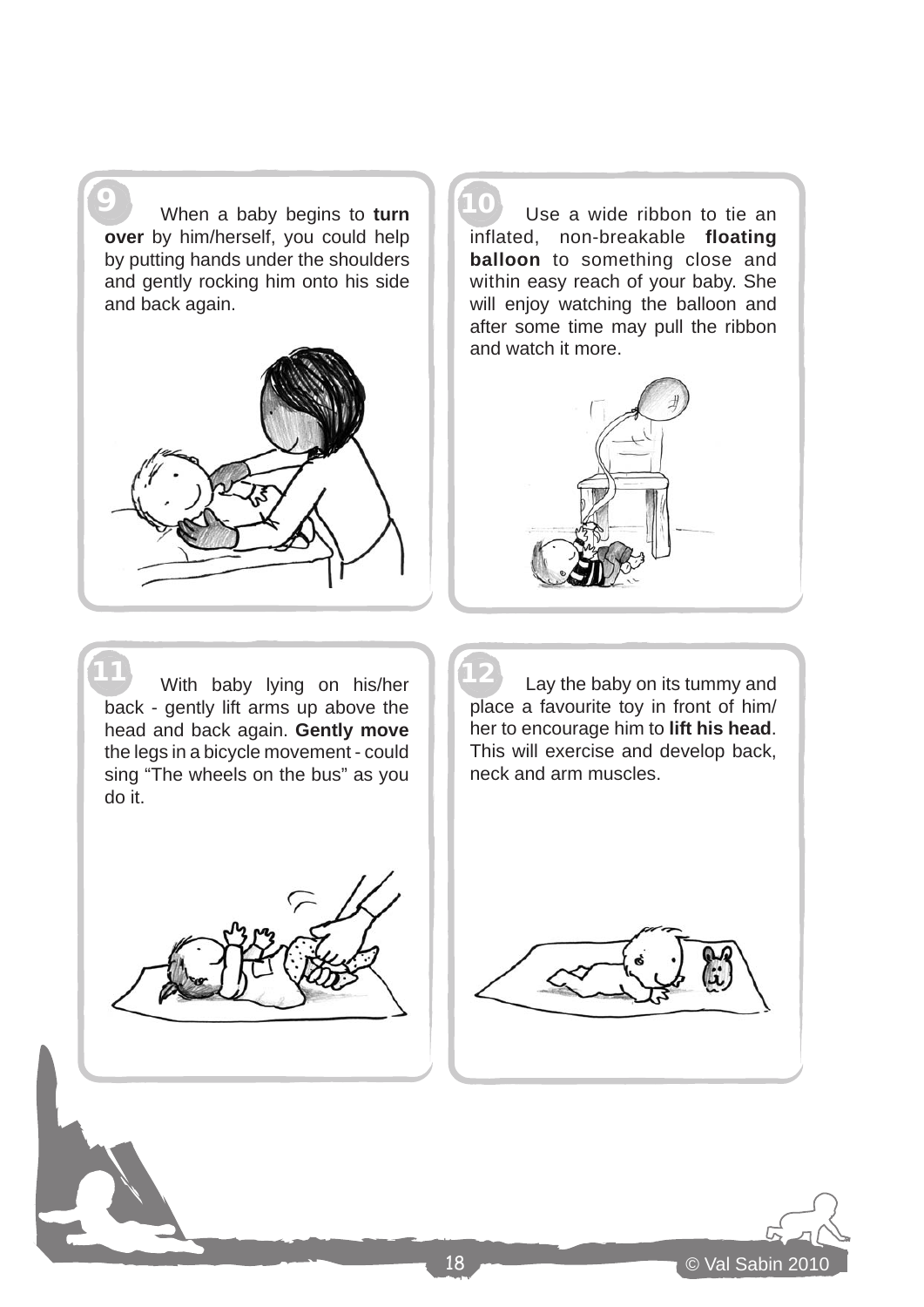21 22 Put a brightly **coloured sock** on one foot of the baby. At first she will look at it only, but then after some time she will catch her foot and hold it. Try the sock on each foot.

When baby has learned to "squirm" or crawl - place toys **just out of reach** to encourage movement. Don't put it too far away and frustrate her!!





23 To help strengthen baby's leg | 24 muscles and encourage creeping and crawling, play **"frogs"** with baby. Lay baby on her tummy then gently bend her knees up at the same time, "like a frog". Gently let her knees go straight as you separate her legs before bringing them together again. *(like "breaststroke" legs!)*



When baby is learning to sit, sit him inside an inflated **swimming ring**. If he wobbles and overbalances, he won't hurt himself!



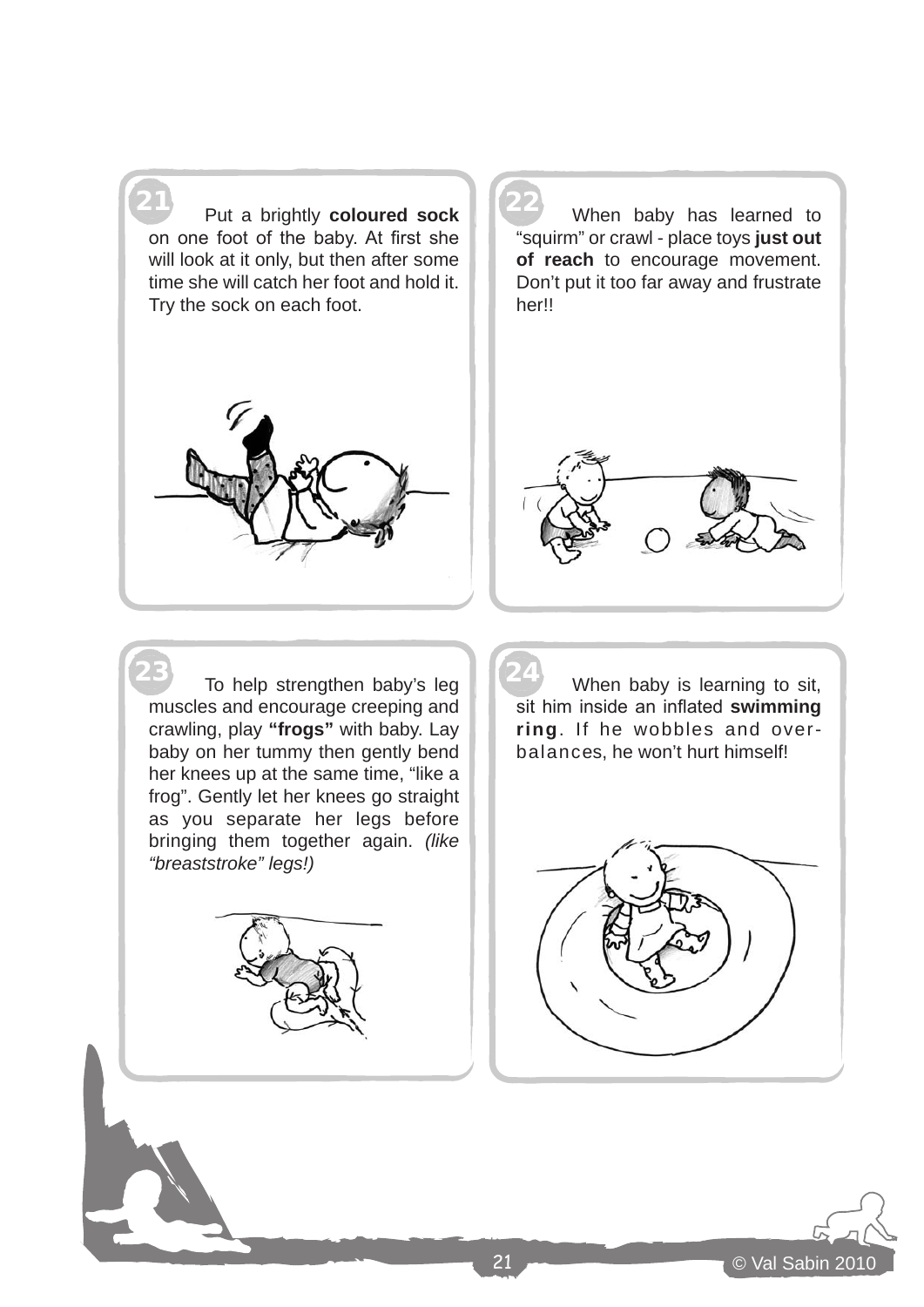5 6 To make **'hide and seek'** more challenging, place a toy behind a transparent barrier of some sort clear plastic box etc. Does baby reach **around** to get the toy or try to reach for it **directly** - through the barrier?



**7** If baby is able to sit in a fairly **1 8** stable position, sit opposite him with your legs astride and gently roll a **large light ball** towards him. Let him try to roll it back to you. A fabric ball will be just as successful.



Play a **hand-clapping** game with your baby. Clap his hands together in a rhythm and sing a song e.g.

"Pat-a-cake, pat-a-cake, baker's man Bake me a cake as fast as you can Mix it and beat it and put it in to bake Take it from the oven, what a lovely cake!"

You could have fun with this game by putting baby's hands under a cloth on "put it in to bake" and then take the cloth away

on "what a lovely cake!"



If baby is in the in-between stage where he can pull himself up but can't quite work out how to sit back down again, it is helpful to fix a wooden **curtain pole** at a low level (*so he can pull himself up, and hold onto as he sits down*)

To make it more interesting fix different items to hang from curtain rings so they pull them along the pole and explore.